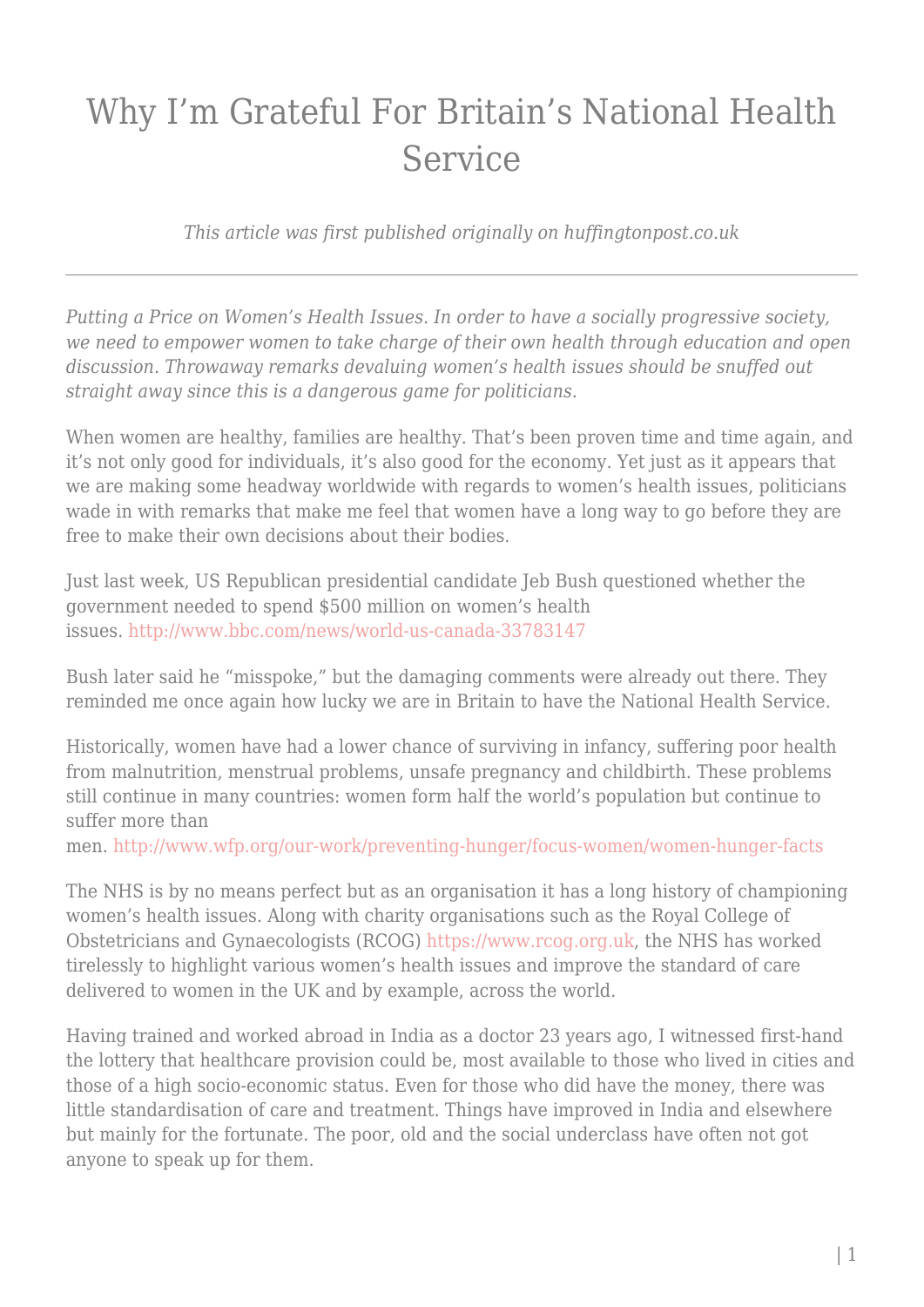## Why I'm Grateful For Britain's National Health Service

The US system of health insurance for those who can afford it (and government aid for those who can't) is also markedly different from the NHS in Britain. The US has the highest health spending in the world, equivalent to 17.9% of GDP but nearly half of its spending (46.9%) is by private

companies. [http://www.theguardian.com/news/datablog/2012/jun/30/healthcare-spending-w](http://www.theguardian.com/news/datablog/2012/jun/30/healthcare-spending-world-country) [orld-country](http://www.theguardian.com/news/datablog/2012/jun/30/healthcare-spending-world-country) The UK spends 9.6% of GDP on health, but 83.9% of that is government spending.

For the last 23 years, I have worked for the NHS and am a Consultant in Obstetrics and Gynaecology. Contrary to Health Secretary Jeremy Hunt's belief that the NHS has a "Monday to Friday culture" <http://www.bbc.com/news/health-33546823>, like most doctors I have always worked regular weekends and nights on the NHS. I am proud to be part of an organisation that provides world-class healthcare that is free at the point of access for all British citizens. As an organisation, the NHS rightly prides itself on providing a high standard of care, regardless of social or economic circumstances and, of course, on ethnic/racial grounds. <http://www.nhs.uk/chq/pages/Category.aspx?CategoryID=60>

The NHS has changed in countless ways since Nye Bevan founded it in 1946 and not always for the better. A move towards privatising the services has lowered morale and increasingly puts the most vulnerable members of society – the elderly and underprivileged – at risk. Like any organisation, the NHS has to have an eye on the finances and for the most part, it manages to allocate funds to where it can see the maximum benefit.

It is thanks to the NHS that women are able to have free access to contraception and to receive proper counselling and care without judgment if she decides not to go ahead with a pregnancy. For a woman who does, antenatal care in the NHS means she can give birth safely in a country where maternal mortality is so low that we concentrate on maternal morbidity figures to still try and learn how to do things

better. [https://www.rcog.org.uk/en/news/joint-rcog-and-bmfms-statement-on-mbrrace-uk-rep](https://www.rcog.org.uk/en/news/joint-rcog-and-bmfms-statement-on-mbrrace-uk-report-into-maternal-deaths-and-morbidity/) [ort-into-maternal-deaths-and-morbidity/](https://www.rcog.org.uk/en/news/joint-rcog-and-bmfms-statement-on-mbrrace-uk-report-into-maternal-deaths-and-morbidity/)

There is more work to be done. We need to start earlier, working with teenagers to educate them about safe sex, healthy living and exercise. Women's health issues don't exclusively affect women: childbirth, cancer and dementia (an illness that disproportionately affects women) all have wider ramifications in society.

In order to have a socially progressive society, we need to empower women to take charge of their own health through education and open discussion. Throwaway remarks devaluing women's health issues should be snuffed out straight away since this is a dangerous game